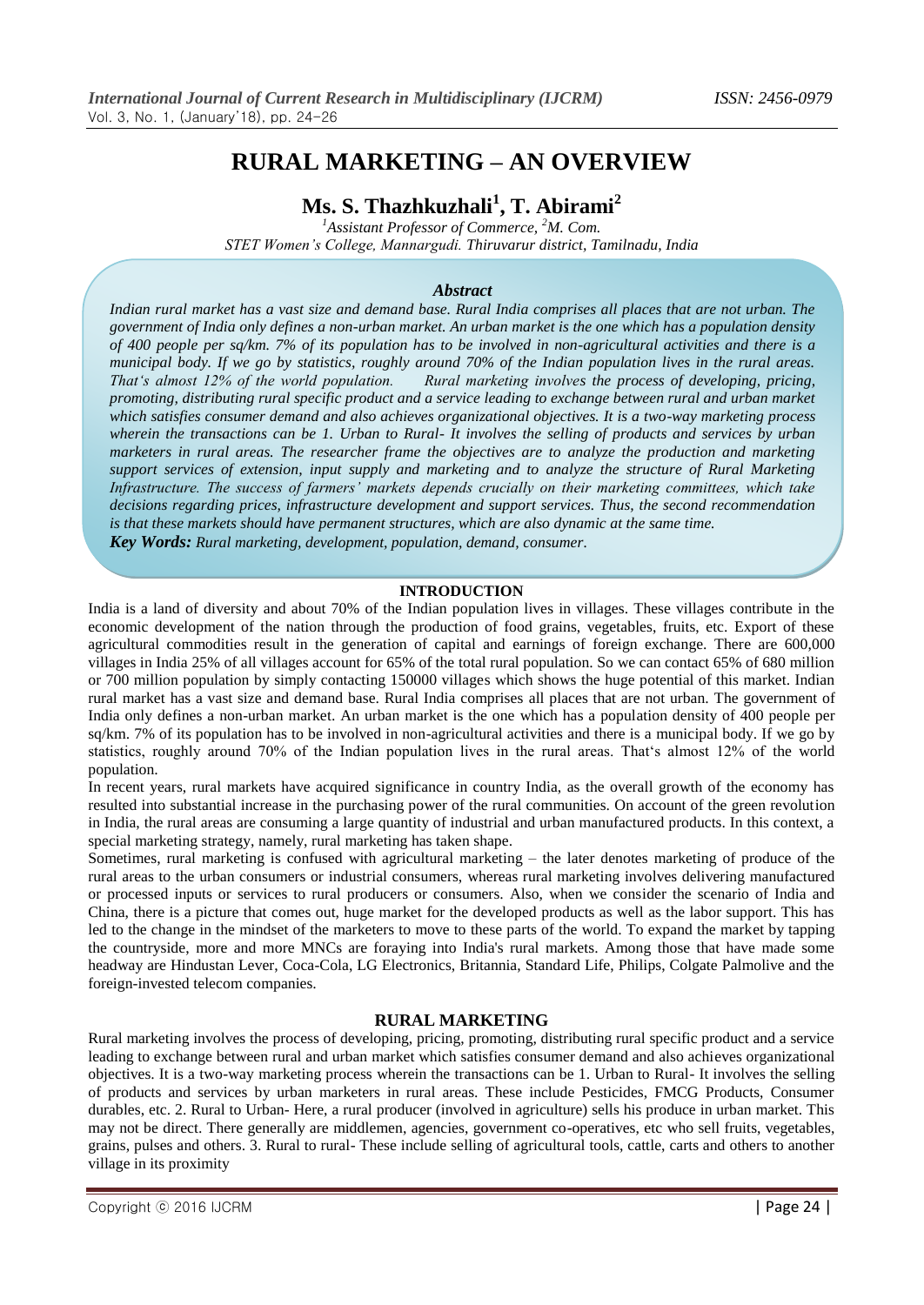## **OBJECTIVES OF THE STUDY**

1. To analyze the production and marketing support services of extension, input supply and marketing

- 2. To analyze the structure of Rural Marketing Infrastructure.
- 3. To analyze the determinants of marketable supply
- 4. To analyze the market structure, conduct and performance
- 5. To identify major constraints, opportunities of Marketing and supply

## **STATEMENT OF THE PROBLEM**

The nature of the product on the one hand and the lack of organized market system on the other have resulted in low producers price. There are production and marketing problems challenging fruit and vegetable development in the District. These are input supply, pest and disease, low productivity, production seasonality from the production side and lack of transport, storage, post handling facilities, organized market system from the marketing side.

### **SCOPE OF THE STUDY**

The area coverage of this study is Thanjavur District in Tigray national regional state with specific focus on Fruits and Vegetables. These crops account for the major proportion of fruit and vegetable production in the District and pass through a number of marketing stages.

#### **SIGNIFICANCE OF THE STUDY**

This study might generate important information useful to formulate fruit and vegetable marketing development programs and guidelines for interventions that would improve efficiency of the fruit and vegetable marketing system. The potential users of the results of this study would be farmers, traders, policy makers, governmental and nongovernmental organization, who want to introduce interventions in fruit and vegetable marketing system. Further more, this study could be used as source material for further study.

## **RESEARCH METHODOLOGY**

#### **Introduction:**

The research methodology is a way to solve the research problems systematically. In this, we study the various steps, that are one rally adopted by the researcher in studying his research problems along with the logic behind them. It is necessary for the researcher to know not only the research but also the methodology.

#### **METHODS OF DATA COLLECTION**

Data were collected from primary and secondary sources. Primary data sources incorporated the entire situations of the marketing system from the producing farmer up to the retailers through structured questionnaire. The most important data types collected consist of production, buying and selling, pricing, input delivery, determinants of market supply, production and marketing problem and, characteristics. The secondary data have been collected from the text books, journals and websites etc.

#### **Sampling procedure**

 A multi-stage random sampling technique was employed. The sampling covered farmers and retailers to probability proportional to sample size.

## **SUGGESTION OF THE STUDY**

The study found out that only 7 wholesaler abide private loan. Various banks are now implementing the micro credit scheme to help the small traders. The vegetable traders can utilize this facility without approaching moneylenders. This scheme is very easy to obtain, charges low interest and has convenient repayment system. The street vendors face various financial and marketing problem. This is more acute for women vendors. Hence they could form themselves into self help groups which would help them solve their problems.

The supply of vegetables to the wholesalers also comes only from other states especially Karnataka. This increases the price due to transport cost. This could be solved if more vegetables are procured from nearby districts.

Prices of vegetables are fixed by wholesalers/retailers. Since most of the traders on want members of the merchant association. If all the traders joined the association and fix the price collectively along with the market committees the prices could be stable and reasonable.